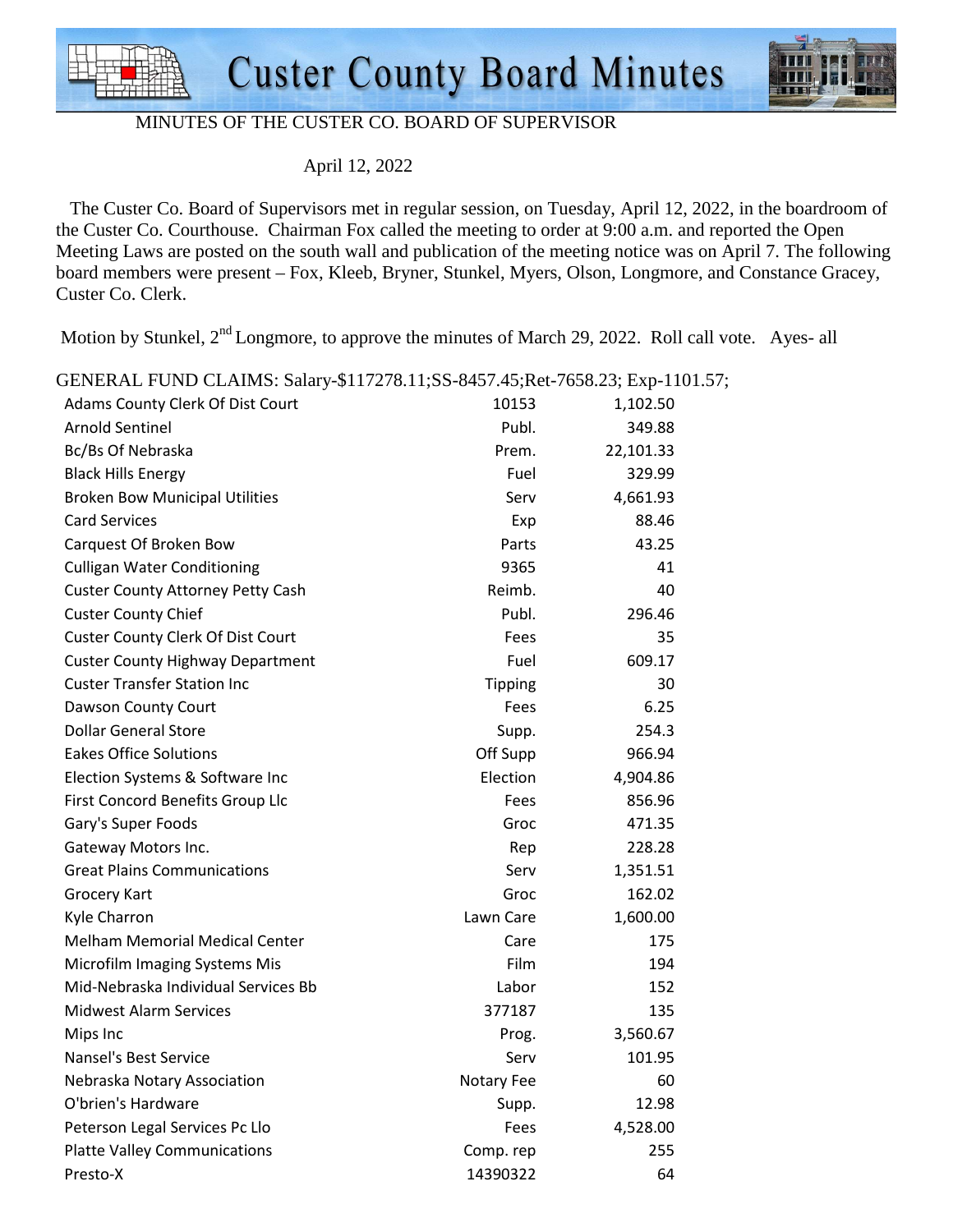## **Custer County Board Minutes**



| Pro Printing & Graphics                                                                     | 122069    | 23.5     |
|---------------------------------------------------------------------------------------------|-----------|----------|
| Region Iii Mental Health                                                                    | Quarterly | 7,107.20 |
| Seven Springs Inc                                                                           | 106578    | 22       |
| Speedtech Lights Inc                                                                        | 319074    | 2,086.03 |
| <b>Syndicate Publishing</b>                                                                 | Publ.     | 224.25   |
| Taylor Heating & Cooling, Llc                                                               | Rep.      | 312      |
| The Radar Shop                                                                              | Parts     | 194      |
| Universal Insurance Agency                                                                  | Notary    | 100      |
| Us Postal Service                                                                           | Pstge     | 2,000.00 |
| Village Uniform                                                                             | 542578    | 23.08    |
| Wenquist Inc.                                                                               | Parts     | 97.1     |
| Matiga by Myram $2^{nd}$ Chyplial, to approve the Cananal Evad alguns $D_0$ ll acli yate As |           |          |

Motion by Myers, 2<sup>nd</sup> Stunkel, to approve the General Fund claims. Roll call vote. Ayes-all

| ROAD FUND CLAIMS: Salary-\$64274.13;SS-4743.98;Ret-4067.82;Exp-765.72; |            |           |
|------------------------------------------------------------------------|------------|-----------|
| <b>Akrs Equipment</b>                                                  | 3080713    | 6.57      |
| <b>Arnold Sentinel</b>                                                 | Publ.      | 38.06     |
| <b>Barco Municipal Products</b>                                        | 243151     | 1,351.48  |
| Bc/Bs Of Nebraska                                                      | Prem.      | 15,711.10 |
| <b>Bk Commodities Inc</b>                                              | 164518     | 7,456.80  |
| <b>Broken Bow Municipal Utilities</b>                                  | Serv       | 1,012.02  |
| <b>Burwell Tribune</b>                                                 | Publ.      | 59.42     |
| Callaway Light & Water                                                 | Serv       | 172.85    |
| Carquest Of Broken Bow                                                 | 234889     | 129.52    |
| <b>Cooperative Producers</b>                                           | Fuel       | 2,838.44  |
| <b>Custer County Chief</b>                                             | Publ.      | 150.06    |
| <b>Custer County Highway Petty Cash</b>                                | Reimb.     | 40        |
| <b>Custer Public Power District</b>                                    | Serv       | 519.15    |
| <b>Eakes Office Solutions</b>                                          | Off Supp   | 146.07    |
| <b>Eastwood Contracting</b>                                            | Trucking   | 7,875.00  |
| <b>Fastenal Company</b>                                                | 189601     | 229.26    |
| Garrett Tires, Treads & Appliances                                     | 70013404   | 9,797.35  |
| <b>Great Plains Communications</b>                                     | Serv       | 148.49    |
| <b>Interstate Battery Systems</b>                                      | 230003276  | 147.95    |
| <b>Island Supply Welding Company</b>                                   | 263530     | 257.6     |
| Martin Marietta                                                        | 34818579   | 4,742.66  |
| Mead Lumber                                                            | 7415913    | 42.95     |
| Mips Inc                                                               | Prog.      | 186.72    |
| Nmc Exchange Llc Ne Machinery Co                                       | 106005     | 4,385.96  |
| O'brien's Hardware                                                     | 182210     | 36.65     |
| Orscheln Farm And Home--Road                                           | Tools      | 87.97     |
| Paulsen, Inc                                                           | 191986     | 3,572.36  |
| Rose Equipment Inc                                                     | 3212022    | 1,500.00  |
| <b>Sargent Municipal Utilities</b>                                     | Serv       | 167.79    |
| Sargent Pipe Company                                                   | 0060177-In | 120.25    |
| <b>School House Graphics</b>                                           | Signs      | 231.54    |
| <b>Syndicate Publishing</b>                                            | Publ.      | 29.47     |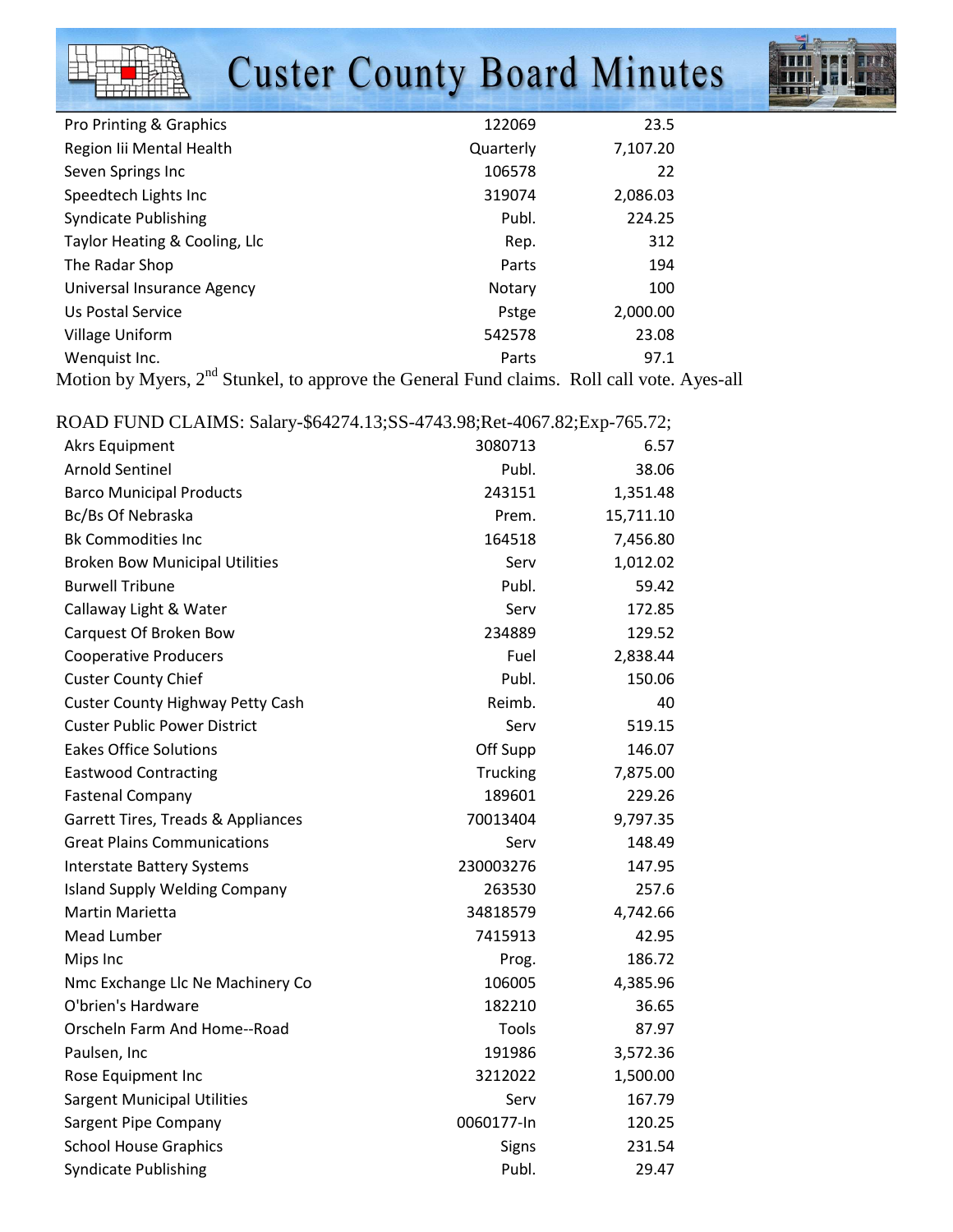# **Custer County Board Minutes**



| <b>Trotter Service</b>                                                                            | 552476           | 72.449.25 |
|---------------------------------------------------------------------------------------------------|------------------|-----------|
| Wenguist Inc.                                                                                     | 315406           | 658.47    |
| Zee Medical Service Inc #125                                                                      | Reimb. Saf. Kits | 233.3     |
| Motion by Olson, 2 <sup>nd</sup> Myers, to approve the Road Fund claims. Roll call vote. Ayes-all |                  |           |

COMMUNICATIONS FUND CLAIMS: Salary-\$9474.36;SS-706.10;Ret-639.52;

| Bc/Bs Of Nebraska                   | Prem.         | 2,697.72 |
|-------------------------------------|---------------|----------|
| Centurylink                         | Serv          | 875.68   |
| <b>Custer Public Power District</b> | Serv          | 652.66   |
| Das State Accounting-Central Financ | 1311330       | 704      |
| Geo Comm, Inc                       | 20220331-Ccne | 1,232.00 |
| Mark D Rempe<br>$\mathbf{A}$        | Office Supply | 25.98    |

Motion by Stunkel,  $2<sup>nd</sup>$  Bryner, to approve the Communications Fund claims. Roll call vote. Ayes-all

DEEDS PRESERVATION and MODERNIZATON FUND CLAIMS: Salary-\$298.13;SS-22.80 Mips Inc 22040851 188.2 Motion by Bryner,  $2<sup>nd</sup>$  Olson, to approve the Deeds P&M Fund claims. Roll call vote. Ayes-all

### REPURPOSED HOUSING FUND CLAIMS:

| Cds Inspections & Beyond, Inc.                                                                                   | Admin 41 | 1.066.38  |  |
|------------------------------------------------------------------------------------------------------------------|----------|-----------|--|
| <b>Chris Jones Construction</b>                                                                                  | 1432     | 10.950.00 |  |
| Rd Kimball Inc                                                                                                   | 1628     | 1.578.17  |  |
| Motion by Bryner, 2 <sup>nd</sup> Olson, to approve the Repurposed Housing Fund claims. Roll call vote. Ayes-all |          |           |  |

### DISASTER RELIEF FUND CLAIMS:

Inheritance Fund **Intervention Community** Controller Transfer and Transfer and 32,457.13 Motion by Bryner, 2<sup>nd</sup> Longmore, to approve the Disaster Relief Fund claims. Roll call vote. Ayes-all

Motion by Olson, 2<sup>nd</sup> Longmore, to direct Co. Treasurer Bryant to make the County Building Bond, Series  $2015$ , payment on May  $15<sup>th</sup>$ , total of \$202597.50. Roll call vote. Ayes-all

Motion by Kleeb, 2nd Bryner, to adjourn as the Co. Board and convene as the **Board of Equalization at 9:23 a.m**. Roll call vote. Ayes-all Nays-none

**Co. Assessor Lymber presented these tax corrections: Motion by Kleeb, 2nd Bryner, to approve a 2021 tax list correction for Tim Schaaf-deduct \$3244.70, land correction. Roll call vote. Ayes-all** 

**Motion by Kleeb, 2nd Bryner, to approve a 2021 tax list correction for William Rozman, add \$3244.70, land correction. Roll call vote. Ayes-all** 

**Motion by Olson, 2nd Bryner, to approve a 2021, 2020, 2019, tax list correction for Joyce Bartak O'Neill, deduct \$2011.00, chg. Irrigated to dryland value. Roll call vote. Ayes-all Motion by Bryner, 2nd Olson, to direct Co. Treasurer Bryant to reimburse any subdivisions less than \$200.00. Roll call vote. Ayes-all** 

Motion by Kleeb, 2<sup>nd</sup> Bryner, to adjourn as the **Board of Equalization** and reconvene as the County Board **at 9:30 a.m**. Roll call vote. Ayes-all Nays-none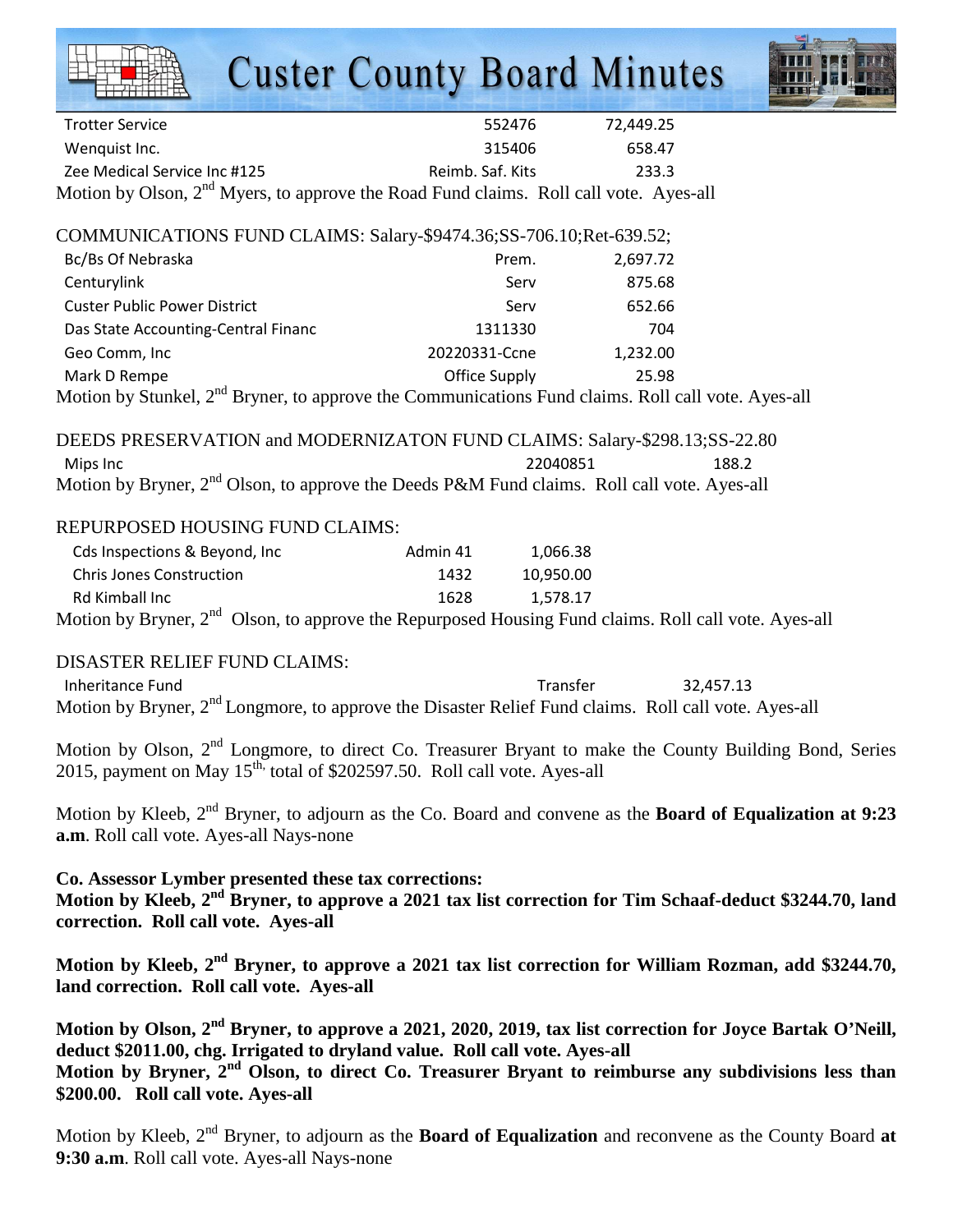



Motion by Kleeb, 2<sup>nd</sup> Myers, to approve the March monthly fee reports for the Clerk, Reg of Deeds, Clerk Dist Court, Sheriff and Recycling. Roll call vote. Ayes-all

Extension of the Disaster Loans to Townships were discussed and the payment due by May 21, 2022. Motion by Stunkel, 2<sup>nd</sup> Bryner, to direct the Co. Clerk Gracey, to send a letter to each Township seeing if they will request an extension and paperwork needed, and that 25% is due or else come into the next regular meeting. Roll call vote. Ayes-all

Sheriff Osmond spoke to the Co. Board on Comp time for his Deputies, since he is short two deputies they will have to fill in time. Motion by Longmore,  $2<sup>nd</sup>$ , to allow the Sheriff to allow comp time to accrue for 170 hours. Died for Lack of 2<sup>nd</sup>.

Motion by Olson, 2<sup>nd</sup> Bryner, to take comp time discussion under advisement and get direction on this and put on the next regular meeting agenda. Roll call vote. Ayes-all

Motion by Kleeb, Olson, to open bids @10:00 a.m. for a Sheriff vehicle.

Bids were opened from Ranchland Ford, w/trade \$36,300.00; Gateway Motors, w/trade \$29630.00; Sandhills Dodge, w/trade \$32,465.00.

Motion by Olson, 2<sup>nd</sup> Longmore to accept the bid on a 2022 Chevrolet from Gateway Motors, for \$51,130.00, the Hwy Dept. will buy the trade and pay Gateway Motors-\$21,500.00 and the Co. Sheriff will pay Gateway Motors-\$29,630.00. Roll call vote. Ayes-all

C. Jacobsen, Hwy Supt. presented these applications:

Motion by Stunkel,  $2^{nd}$  Kleeb, to approve an application for Hamilton(NCTC), for fiber optic in r-o-w, Ansley/Mason City. Roll call vote. Ayes-all

Motion by Myers, 2<sup>nd</sup> Stunkel, to approve an application for CPPD, for 3 phase 4 wire 12.5 kV overhead powerline, S14-17-18. Roll call vote. Ayes-all

Jacobsen, informed and reviewed with the Co. Board the issues of employee driven vehicles for work and the liability issues. Att. Bowers and Jacobsen made the following Resolution and reviewed it. Motion by Stunkel, 2<sup>nd</sup> Olson, to approve Res. #16R-2022, mileage reimbursement and liability insurance requirements for Custer County Roads department employees. Roll call vote. Ayes-all

Jacobsen reviewed the bid and quotes received for Culverts.

Motion by Myers, 2<sup>nd</sup> Stunkel, to reject all bids from March 29 for Culverts, and accept/award Contech for all Culverts as tabulated on the 10 day quote(good thru 4-16-22), \$128,238.30. Roll call vote. Ayes-all

Motion by Olson, 2<sup>nd</sup> Longmore, to award the Grader & Drag Blade bid to Barco for all items, \$62,037.10. Roll call vote. Ayes-all

Motion by Olson, 2<sup>nd</sup> Myers, to award the Gravel bids as tabulated and presented by the Custer Co. Hwy. Supt. Roll call vote. Ayes-all

Discussion of getting time clocks was on the agenda, Kelly Jacobsen, Deputy Clerk, presented a comparison cost sheet to be reviewed between MIPS and Time Clock Plus. Also representatives, Tim of Time Clock Plus and Joe Power from MIPS called in to the meeting and reviewed their programs and pricing for time clocks for Custer County-all offices.